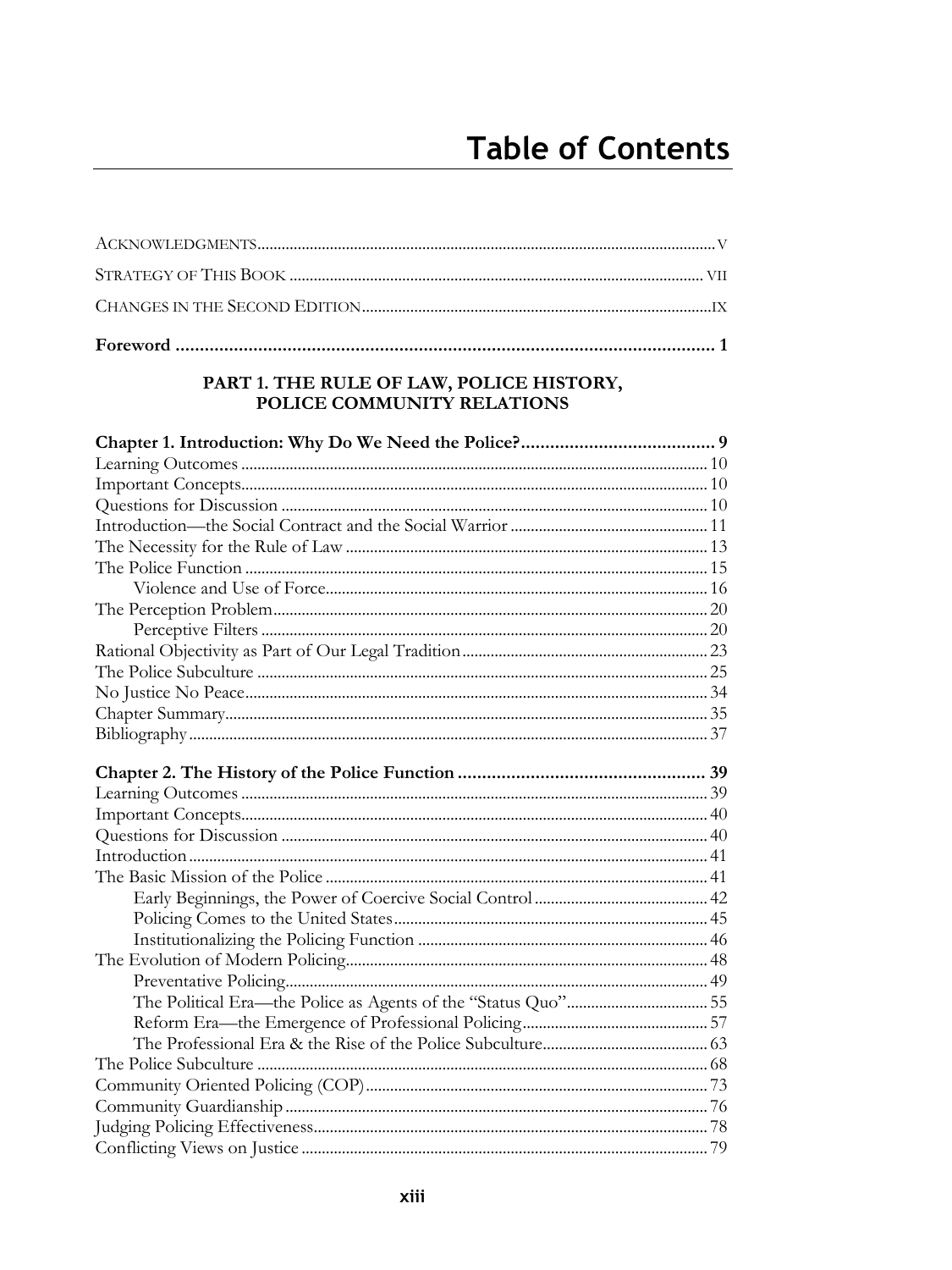| Chapter 3. Historical Approaches to Police Community Relations85         |  |
|--------------------------------------------------------------------------|--|
|                                                                          |  |
|                                                                          |  |
|                                                                          |  |
|                                                                          |  |
|                                                                          |  |
|                                                                          |  |
|                                                                          |  |
|                                                                          |  |
|                                                                          |  |
|                                                                          |  |
|                                                                          |  |
|                                                                          |  |
|                                                                          |  |
|                                                                          |  |
|                                                                          |  |
|                                                                          |  |
|                                                                          |  |
|                                                                          |  |
|                                                                          |  |
|                                                                          |  |
|                                                                          |  |
| Differences Between Programs Approach and Community Relations            |  |
|                                                                          |  |
| Community Oriented Policing and Police Community Relations105            |  |
|                                                                          |  |
|                                                                          |  |
|                                                                          |  |
|                                                                          |  |
|                                                                          |  |
|                                                                          |  |
|                                                                          |  |
| Responding to Terrorism: A New Reality Threatens Efforts to Build Better |  |
|                                                                          |  |
|                                                                          |  |
|                                                                          |  |
|                                                                          |  |
|                                                                          |  |
|                                                                          |  |
|                                                                          |  |
|                                                                          |  |
|                                                                          |  |
|                                                                          |  |
|                                                                          |  |
|                                                                          |  |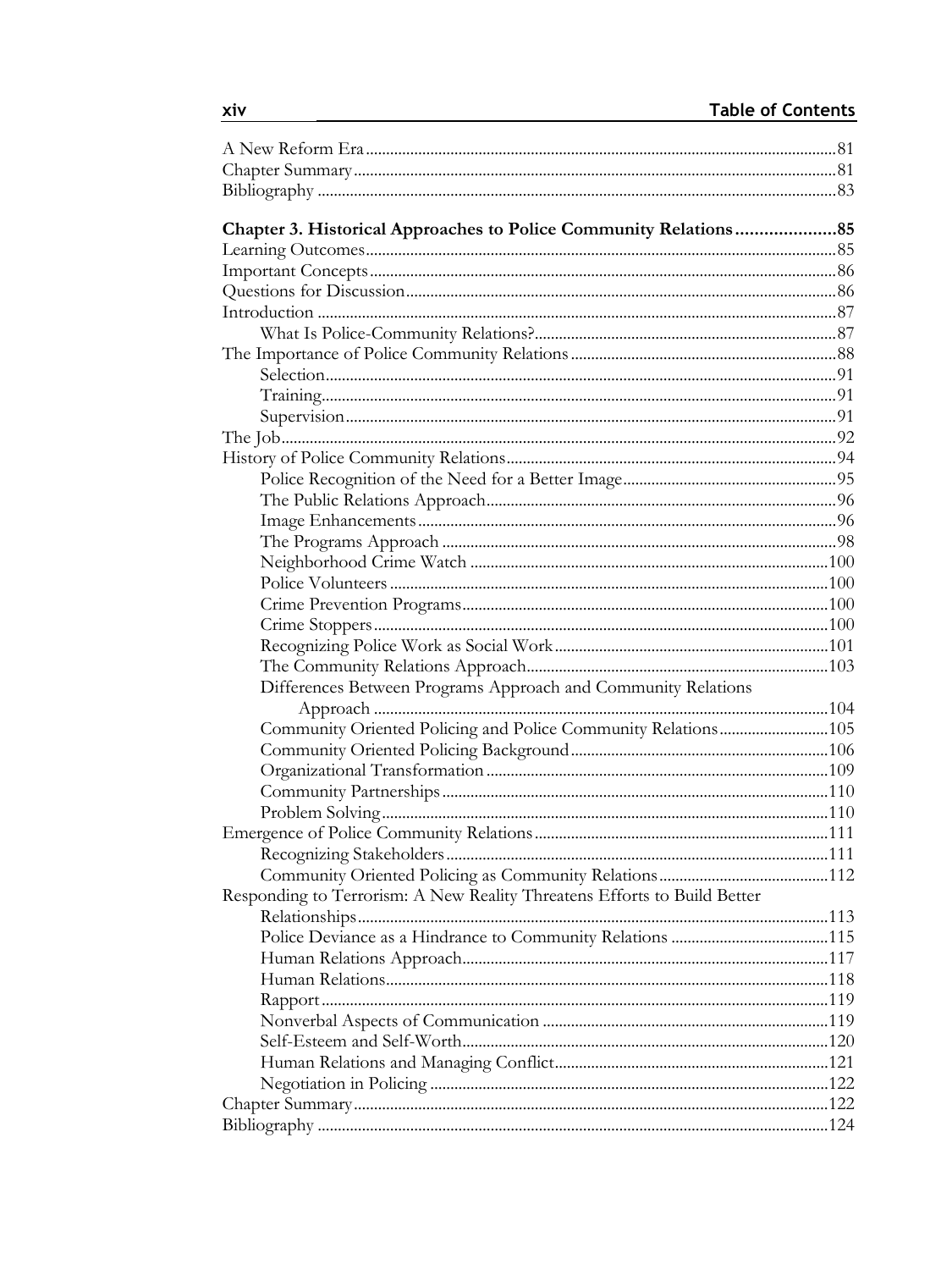| Chapter 4. Police Discretion in the Context of Police Community Relations 127 |  |
|-------------------------------------------------------------------------------|--|
|                                                                               |  |
|                                                                               |  |
|                                                                               |  |
|                                                                               |  |
|                                                                               |  |
|                                                                               |  |
|                                                                               |  |
|                                                                               |  |
|                                                                               |  |
|                                                                               |  |
|                                                                               |  |
|                                                                               |  |
|                                                                               |  |
|                                                                               |  |
|                                                                               |  |
|                                                                               |  |
|                                                                               |  |
|                                                                               |  |
|                                                                               |  |
|                                                                               |  |
|                                                                               |  |
|                                                                               |  |
|                                                                               |  |
|                                                                               |  |
|                                                                               |  |
|                                                                               |  |
|                                                                               |  |
|                                                                               |  |
|                                                                               |  |

# PART 2. CONFLICT, COMMUNITY, THE<br>LAW & HUMAN RELATIONS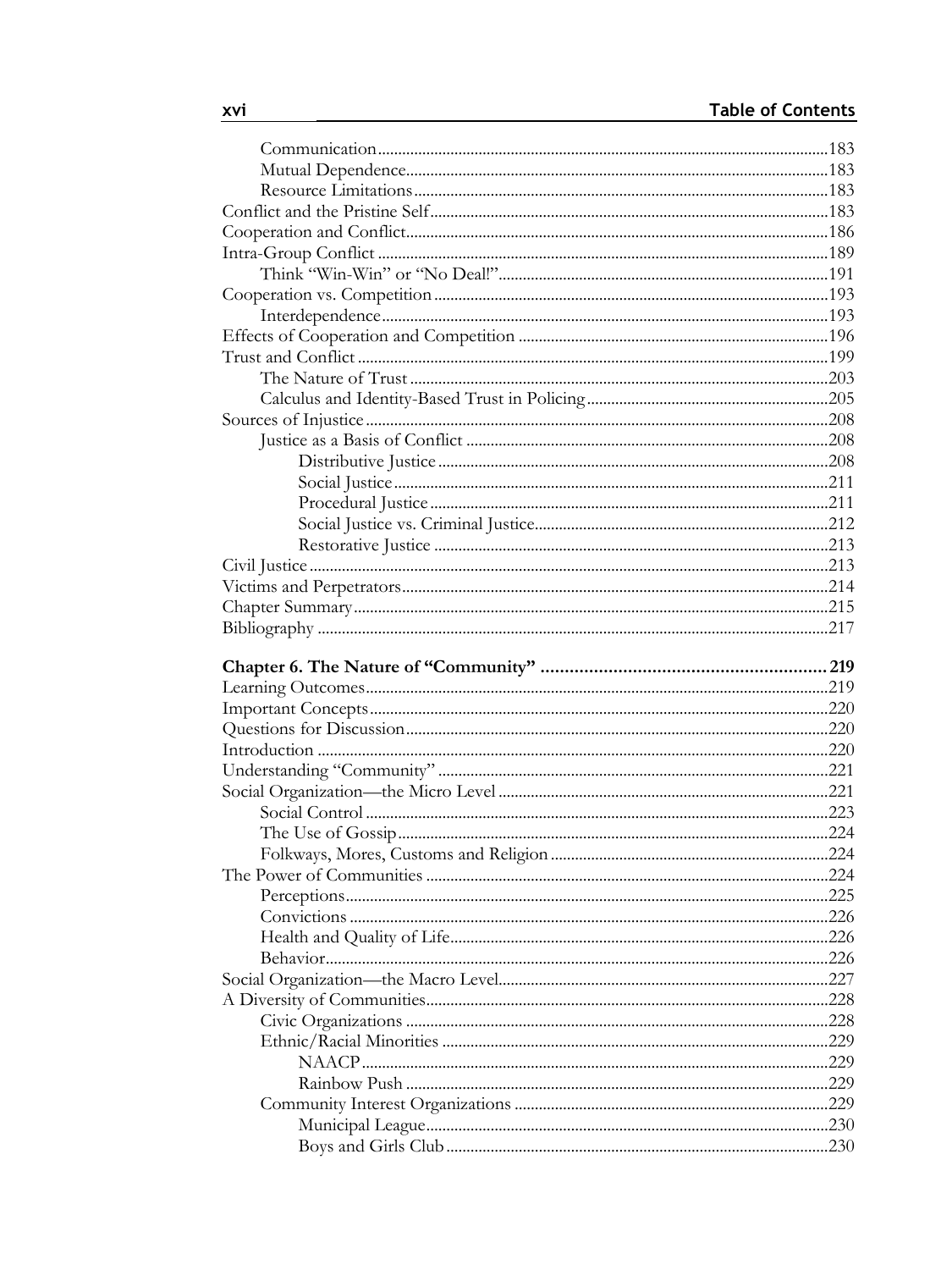| The Two Conflicting Visions: A Philosophical Basis for Community Cooperation      |  |
|-----------------------------------------------------------------------------------|--|
|                                                                                   |  |
| The Nature of Man in the Constrained and Unconstrained Vision  238                |  |
|                                                                                   |  |
|                                                                                   |  |
|                                                                                   |  |
|                                                                                   |  |
|                                                                                   |  |
| Problem Oriented Policing-Targeting Community Resources and Bringing People       |  |
|                                                                                   |  |
|                                                                                   |  |
|                                                                                   |  |
|                                                                                   |  |
|                                                                                   |  |
|                                                                                   |  |
|                                                                                   |  |
|                                                                                   |  |
|                                                                                   |  |
|                                                                                   |  |
|                                                                                   |  |
|                                                                                   |  |
|                                                                                   |  |
|                                                                                   |  |
| The Fourth Amendment-Seizure & the Nature of Police Authority  263                |  |
|                                                                                   |  |
|                                                                                   |  |
|                                                                                   |  |
|                                                                                   |  |
| Legal Ramifications for Civil Rights Violations, Torts vs. Civil Rights Cases 269 |  |
|                                                                                   |  |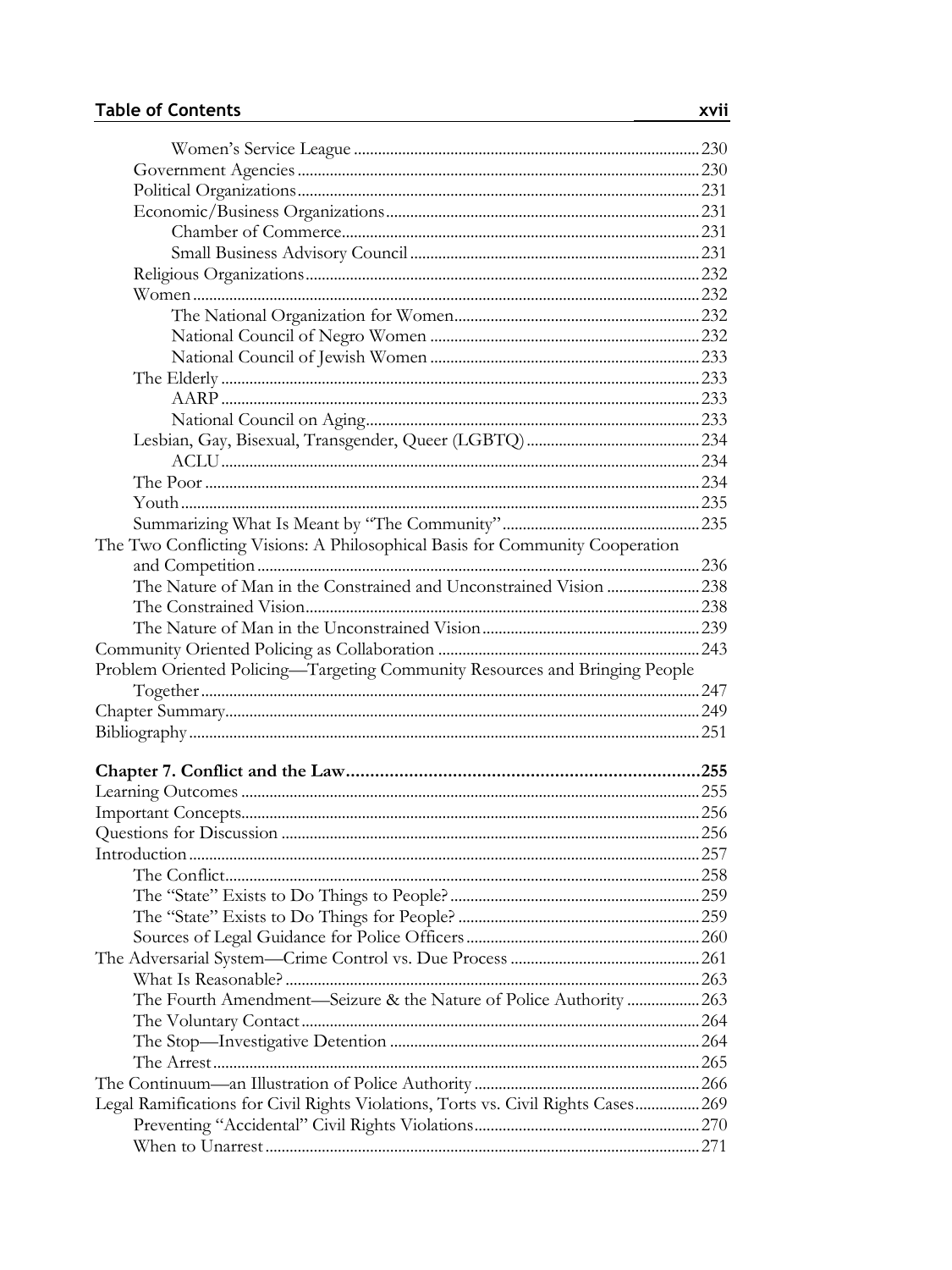| The Fifth Amendment—How to Get Statements from Suspects, Legally 284     |  |
|--------------------------------------------------------------------------|--|
|                                                                          |  |
|                                                                          |  |
|                                                                          |  |
|                                                                          |  |
|                                                                          |  |
|                                                                          |  |
| Chapter 8. Humanistic Policing: Human Relations, Emotional Intelligence, |  |
|                                                                          |  |
|                                                                          |  |
|                                                                          |  |
|                                                                          |  |
|                                                                          |  |
|                                                                          |  |
|                                                                          |  |
|                                                                          |  |
|                                                                          |  |
|                                                                          |  |
|                                                                          |  |
|                                                                          |  |
|                                                                          |  |
|                                                                          |  |
|                                                                          |  |
|                                                                          |  |
|                                                                          |  |
|                                                                          |  |
|                                                                          |  |
|                                                                          |  |
|                                                                          |  |
|                                                                          |  |
|                                                                          |  |
|                                                                          |  |
|                                                                          |  |
|                                                                          |  |
|                                                                          |  |
|                                                                          |  |
|                                                                          |  |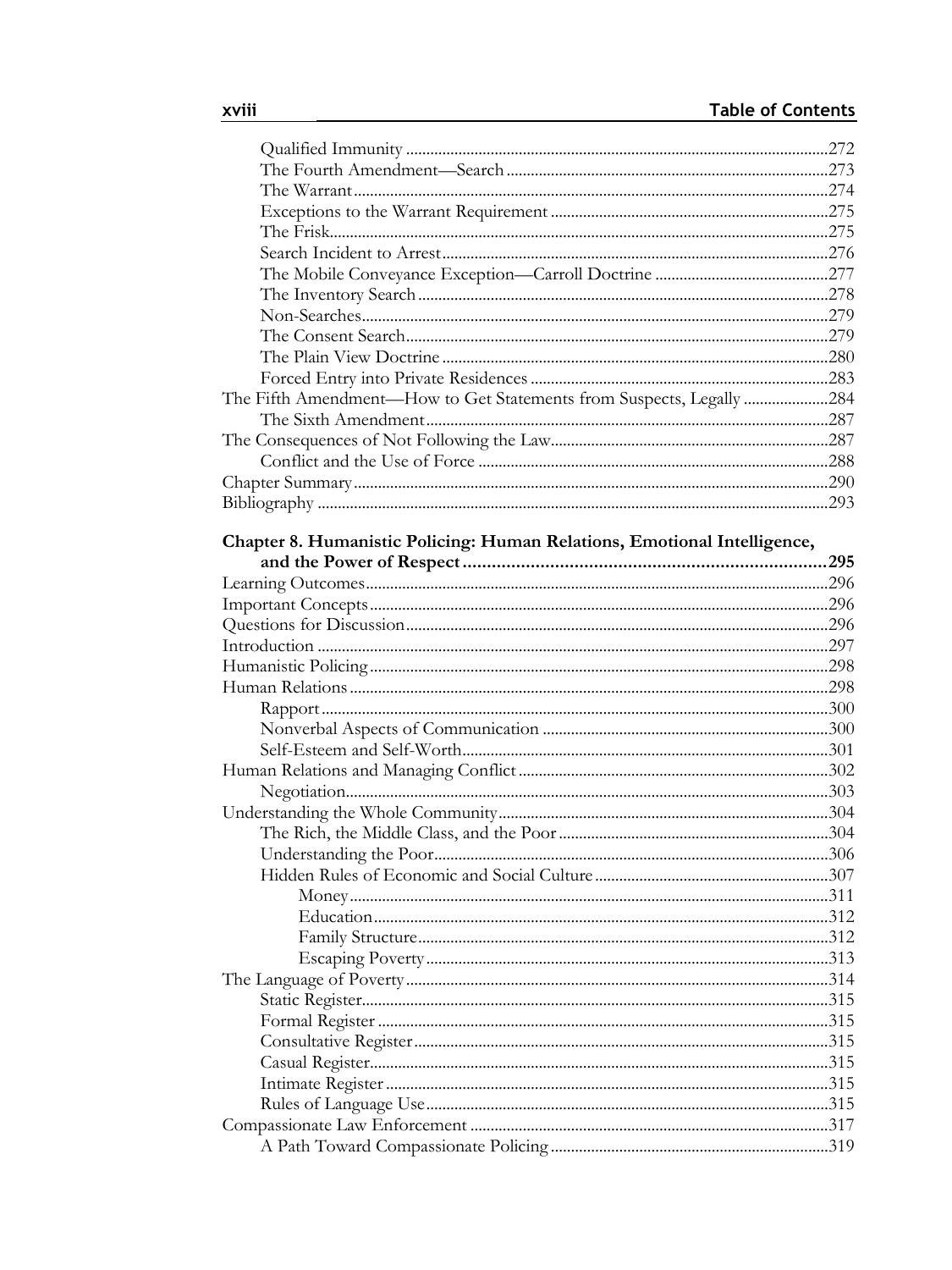| 325 |
|-----|
|     |
|     |
|     |
|     |
|     |
|     |
|     |
|     |
|     |
|     |
|     |

#### PART 3. MANAGING CONFLICT BY UNDERSTANDING DIFFERENT PERSPECTIVES & BUILDING BETTER RELATIONSHIPS

| Chapter 9. Managing Conflict in the Law Enforcement and Policing Roles345 |  |
|---------------------------------------------------------------------------|--|
|                                                                           |  |
|                                                                           |  |
|                                                                           |  |
|                                                                           |  |
|                                                                           |  |
|                                                                           |  |
|                                                                           |  |
|                                                                           |  |
|                                                                           |  |
| Conflict Management Framework: Challenges and Opportunities354            |  |
|                                                                           |  |
|                                                                           |  |
|                                                                           |  |
|                                                                           |  |
|                                                                           |  |
|                                                                           |  |
|                                                                           |  |
|                                                                           |  |
|                                                                           |  |
|                                                                           |  |
|                                                                           |  |
|                                                                           |  |
|                                                                           |  |
|                                                                           |  |
|                                                                           |  |
|                                                                           |  |
| 1)                                                                        |  |
| 2)                                                                        |  |
| 3)                                                                        |  |
| 4)                                                                        |  |
| 5)                                                                        |  |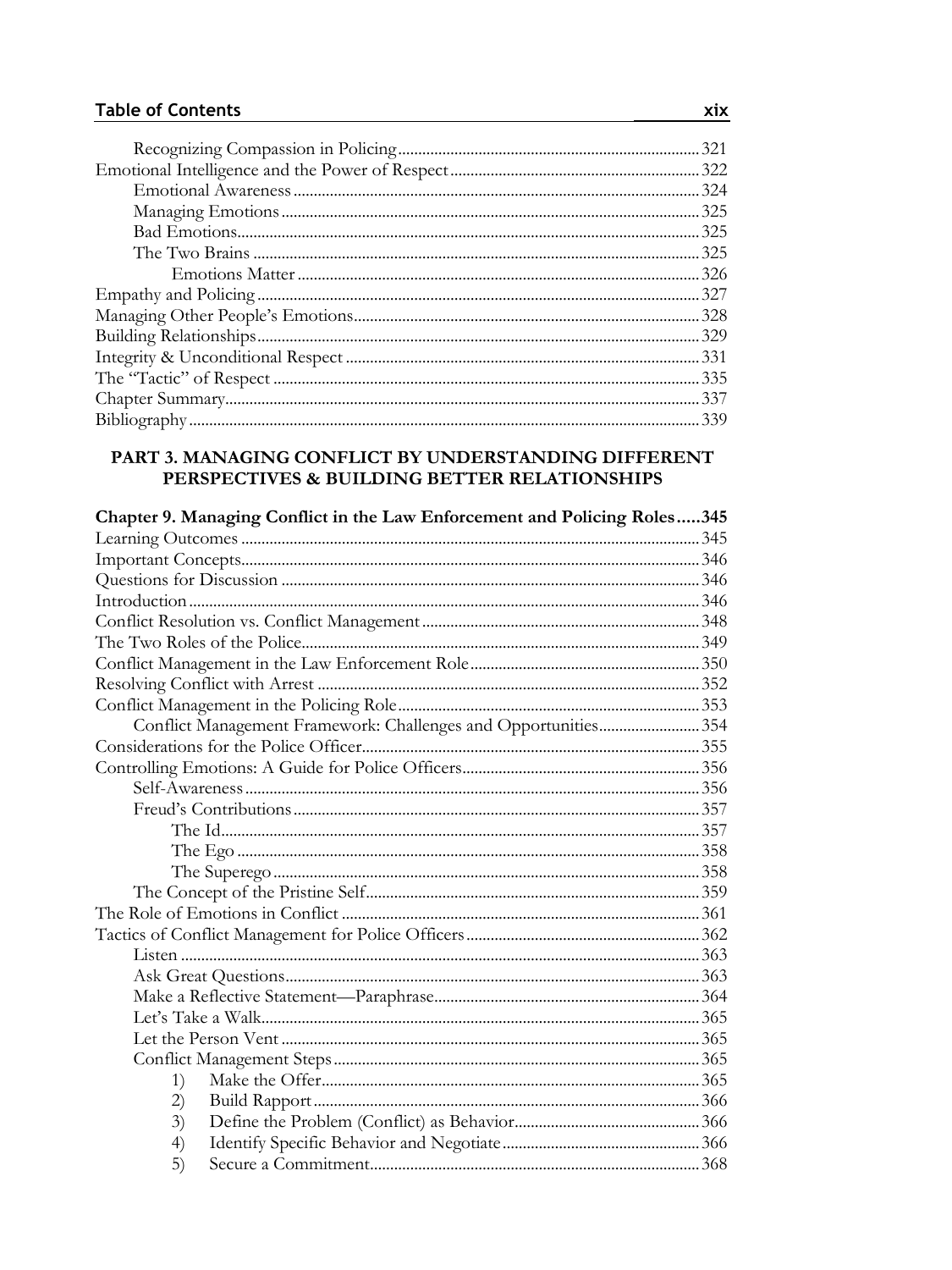| Race in America-the Common Characteristics of Intractable Conflict371       |  |
|-----------------------------------------------------------------------------|--|
|                                                                             |  |
|                                                                             |  |
|                                                                             |  |
|                                                                             |  |
|                                                                             |  |
|                                                                             |  |
|                                                                             |  |
|                                                                             |  |
|                                                                             |  |
| Chapter 10. Perspectives of the African American Community 381              |  |
|                                                                             |  |
|                                                                             |  |
|                                                                             |  |
|                                                                             |  |
|                                                                             |  |
|                                                                             |  |
|                                                                             |  |
|                                                                             |  |
|                                                                             |  |
|                                                                             |  |
|                                                                             |  |
|                                                                             |  |
|                                                                             |  |
|                                                                             |  |
|                                                                             |  |
|                                                                             |  |
|                                                                             |  |
|                                                                             |  |
|                                                                             |  |
|                                                                             |  |
|                                                                             |  |
|                                                                             |  |
|                                                                             |  |
|                                                                             |  |
|                                                                             |  |
|                                                                             |  |
|                                                                             |  |
|                                                                             |  |
|                                                                             |  |
|                                                                             |  |
|                                                                             |  |
|                                                                             |  |
|                                                                             |  |
|                                                                             |  |
| Chapter 11. Perspectives of the Police: Why the Police Do What They Do  439 |  |
|                                                                             |  |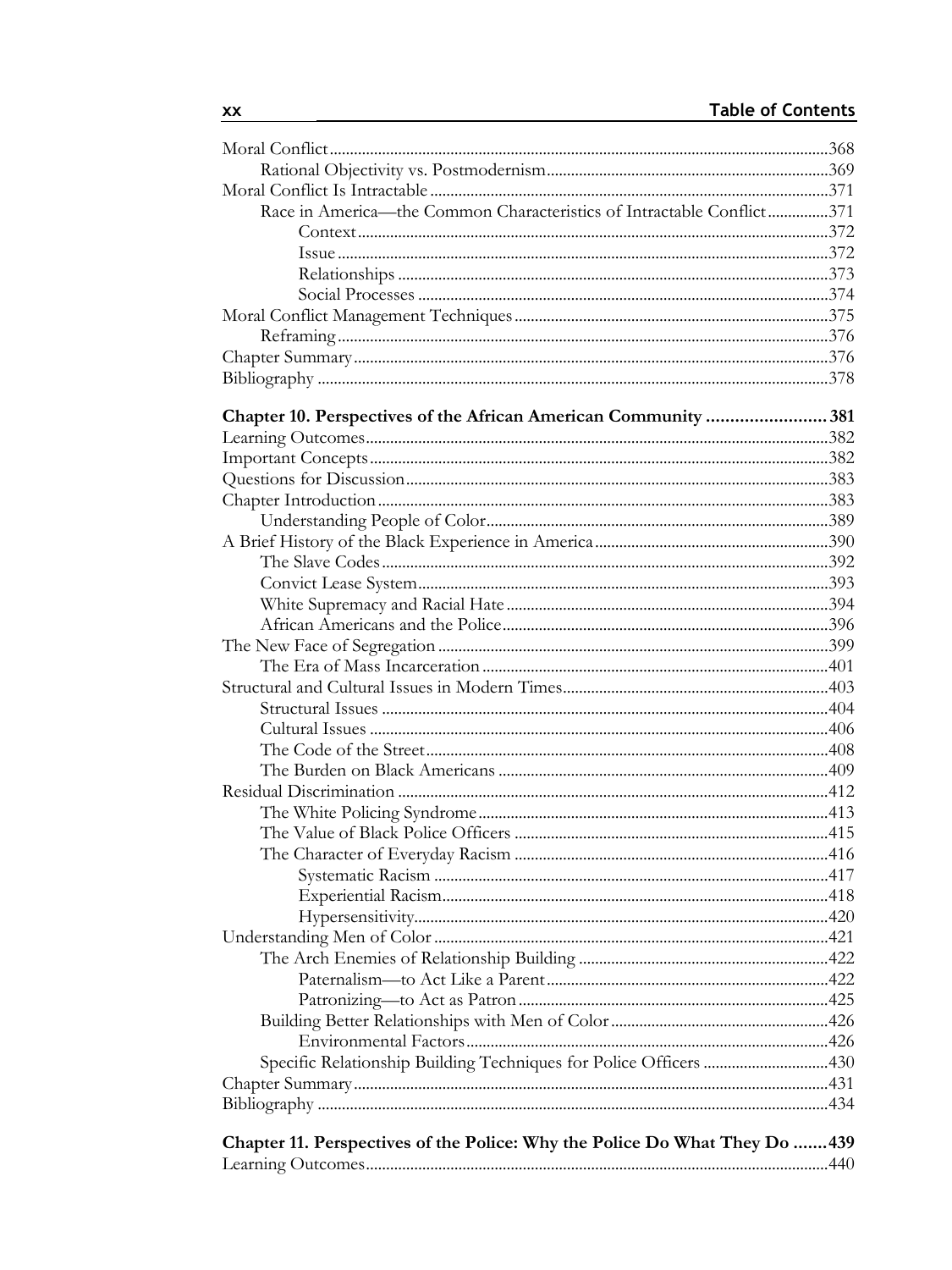| Police Perspectives on Initiating Citizen Contacts and Responding to Crime and |  |
|--------------------------------------------------------------------------------|--|
|                                                                                |  |
|                                                                                |  |
|                                                                                |  |
|                                                                                |  |
|                                                                                |  |
|                                                                                |  |
|                                                                                |  |
|                                                                                |  |
| Chapter 12. Building Better Relationships Through Restorative Justice  491     |  |
|                                                                                |  |
|                                                                                |  |
|                                                                                |  |
|                                                                                |  |
|                                                                                |  |
| Where Does Restorative Justice Fit in the Scheme of Criminal Justice? 494      |  |
|                                                                                |  |
|                                                                                |  |
|                                                                                |  |
|                                                                                |  |
|                                                                                |  |
|                                                                                |  |
|                                                                                |  |
|                                                                                |  |
|                                                                                |  |
|                                                                                |  |
|                                                                                |  |
|                                                                                |  |